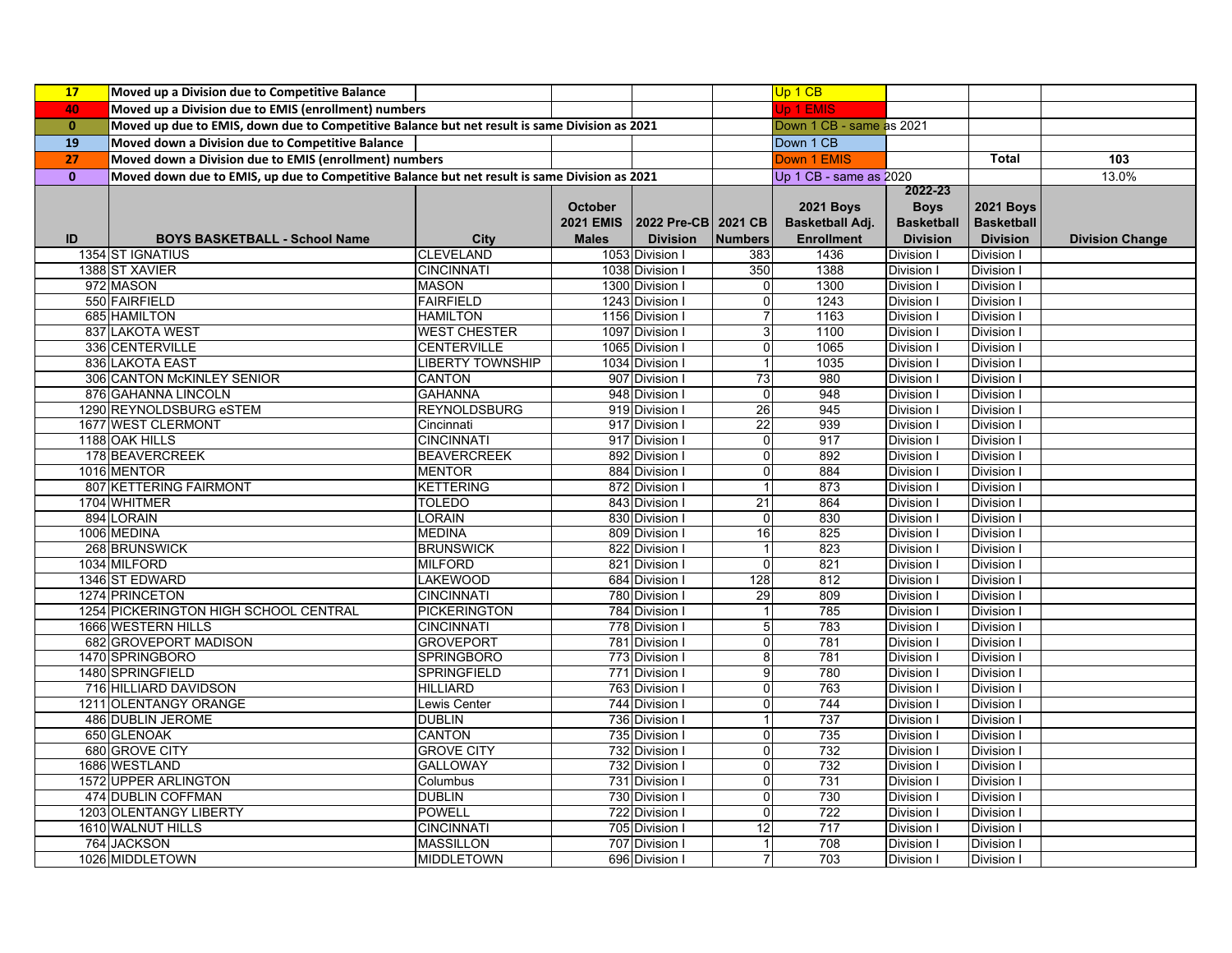| 1056 ARCHBISHOP MOELLER                 | <b>CINCINNATI</b>       | 667 Division I | 36                      | 703 | Division I | Division I |  |
|-----------------------------------------|-------------------------|----------------|-------------------------|-----|------------|------------|--|
| 532 ELYRIA                              | <b>ELYRIA</b>           | 683 Division I | 16                      | 699 | Division I | Division I |  |
| 1638 WAYNE                              | <b>HUBER HEIGHTS</b>    | 691 Division I | $\overline{7}$          | 698 | Division I | Division I |  |
| 1088 NEWARK                             | Newark                  | 680 Division I | 14                      | 694 | Division I | Division I |  |
| 1498 STRONGSVILLE                       | <b>STRONGSVILLE</b>     | 686 Division I | $\overline{\mathsf{o}}$ | 686 | Division I | Division I |  |
| 713 HILLIARD BRADLEY                    | Hilliard                | 682 Division I | $\overline{1}$          | 683 | Division I | Division I |  |
| 1671 WESTERVILLE CENTRAL                | <b>WESTERVILLE</b>      | 679 Division I | $\overline{\mathsf{o}}$ | 679 | Division I | Division I |  |
| 970 MARYSVILLE                          | <b>MARYSVILLE</b>       | 672 Division I | $\overline{7}$          | 679 | Division I | Division I |  |
| 838 LANCASTER                           | <b>LANCASTER</b>        | 678 Division I | $\overline{\mathsf{o}}$ | 678 | Division I | Division I |  |
| 846 LEBANON                             | <b>LEBANON</b>          | 676 Division I | $\overline{0}$          | 676 | Division I | Division I |  |
| 396 COLERAIN                            | <b>CINCINNATI</b>       | 668 Division I | $\overline{7}$          | 675 | Division I | Division I |  |
| 200 BEREA-MIDPARK                       | <b>BEREA</b>            | 674 Division I | $\overline{0}$          | 674 | Division I | Division I |  |
| 1492 STOW-MUNROE FALLS                  | Stow                    | 639 Division I | 32                      | 671 | Division I | Division I |  |
| 704 DELAWARE HAYES                      | <b>DELAWARE</b>         | 644 Division I | 14                      | 658 | Division I | Division I |  |
| 1738 THOMAS WORTHINGTON                 | <b>WORTHINGTON</b>      | 655 Division I | $\mathbf 1$             | 656 | Division I | Division I |  |
| 540 EUCLID                              | <b>EUCLID</b>           | 653 Division I | $\overline{0}$          | 653 | Division I | Division I |  |
| 1202 OLENTANGY                          | <b>LEWIS CENTER</b>     | 651 Division I | $\mathbf 1$             | 652 | Division I | Division I |  |
| 385 CLEVELAND HEIGHTS                   | Cleveland Heights       | 651 Division I | $\overline{0}$          | 651 | Division I | Division I |  |
| 792 JOHN MARSHALL SCHOOL OF ENGINEERING | <b>CLEVELAND</b>        | 649 Division I | $\overline{c}$          | 651 | Division I | Division I |  |
| 586 FINDLAY                             | <b>FINDLAY</b>          | 642 Division I | 8 <sup>1</sup>          | 650 | Division I | Division I |  |
| 1248 PERRYSBURG                         | <b>PERRYSBURG</b>       | 649 Division I | $\overline{0}$          | 649 | Division I | Division I |  |
| 1086 NEW ALBANY                         | <b>NEW ALBANY</b>       | 640 Division I | $\overline{0}$          | 640 | Division I | Division I |  |
| 717 HILLIARD DARBY                      | <b>HILLIARD</b>         | 638 Division I | $\overline{0}$          | 638 | Division I | Division I |  |
| 1255 PICKERINGTON HIGH SCHOOL NORTH     | <b>PICKERINGTON</b>     | 638 Division I | $\overline{0}$          | 638 | Division I | Division I |  |
| 1020 MIAMISBURG                         | Miamisburg              | 633 Division I |                         | 634 | Division I | Division I |  |
| 1606 WADSWORTH                          | <b>WADSWORTH</b>        | 632 Division I | $\overline{0}$          | 632 | Division I | Division I |  |
| 1201 OLENTANGY BERLIN                   | Delaware                | 620 Division I | $\overline{0}$          | 620 | Division I | Division I |  |
| 1142 NORTHMONT                          | <b>CLAYTON</b>          | 618 Division I | $\overline{0}$          | 618 | Division I | Division I |  |
| 1508 SYCAMORE                           | <b>CINCINNATI</b>       | 617 Division I | $\overline{0}$          | 617 | Division I | Division I |  |
| 345 CENTRAL CROSSING                    | <b>GROVE CITY</b>       | 613 Division I | $\overline{0}$          | 613 | Division I | Division I |  |
| 1672 WESTERVILLE NORTH                  | <b>WESTERVILLE</b>      | 606 Division I | $\mathbf{1}$            | 607 | Division I | Division I |  |
| 1674 WESTERVILLE SOUTH                  | Westerville             | 605 Division I | $\overline{0}$          | 605 | Division I | Division I |  |
| 884 LITTLE MIAMI                        | <b>MORROW</b>           | 582 Division I | $\overline{0}$          | 582 | Division I | Division I |  |
| 1312 RIVERSIDE                          | Painesville             | 577 Division I | $\overline{0}$          | 577 | Division I | Division I |  |
| 522 ELDER                               | <b>CINCINNATI</b>       | 567 Division I | $\overline{7}$          | 574 | Division I | Division I |  |
| 150 AVON                                | <b>AVON</b>             | 572 Division I |                         | 573 | Division I | Division I |  |
| 1719 WINTON WOODS                       | <b>CINCINNATI</b>       | 527 Division I | 45                      | 572 | Division I | Division I |  |
| 244 BOWSHER                             | <b>TOLEDO</b>           | 571 Division I | $\overline{0}$          | 571 | Division I | Division I |  |
| <b>1408 SHAKER HEIGHTS</b>              | <b>SHAKER HEIGHTS</b>   | 570 Division I | $\overline{0}$          | 570 | Division I | Division I |  |
| 1428 SOLON                              | <b>SOLON</b>            | 566 Division I | $\overline{0}$          | 566 | Division I | Division I |  |
| 868 LICKING HEIGHTS                     | PATASKALA               | 560 Division I | $\overline{2}$          | 562 | Division I | Division I |  |
| 1244 PERRY                              | <b>MASSILLON</b>        | 550 Division I |                         | 551 | Division I | Division I |  |
| 740 HUDSON                              | <b>HUDSON</b>           | 550 Division I | $\pmb{0}$               | 550 | Division I | Division I |  |
| 124 ANTHONY WAYNE                       | <b>WHITEHOUSE</b>       | 546 Division I | $\pmb{0}$               | 546 | Division I | Division I |  |
| 1154 NORTH ROYALTON                     | <b>NORTH ROYALTON</b>   | 539 Division I | $\overline{7}$          | 546 | Division I | Division I |  |
| 1482 START                              | <b>TOLEDO</b>           | 543 Division I |                         | 544 | Division I | Division I |  |
| 978 MAX S HAYES                         | <b>CLEVELAND</b>        | 542 Division I | $\pmb{0}$               | 542 | Division I | Division I |  |
| 302 CANAL WINCHESTER                    | <b>CANAL WINCHESTER</b> | 535 Division I |                         | 542 | Division I | Division I |  |
| <b>1632 WATKINS MEMORIAL</b>            | <b>PATASKALA</b>        | 533 Division I | $\mathbf 0$             | 533 | Division I | Division I |  |
| 1152 NORTH RIDGEVILLE                   | N RIDGEVILLE            | 529 Division I | $\overline{0}$          | 529 | Division I | Division I |  |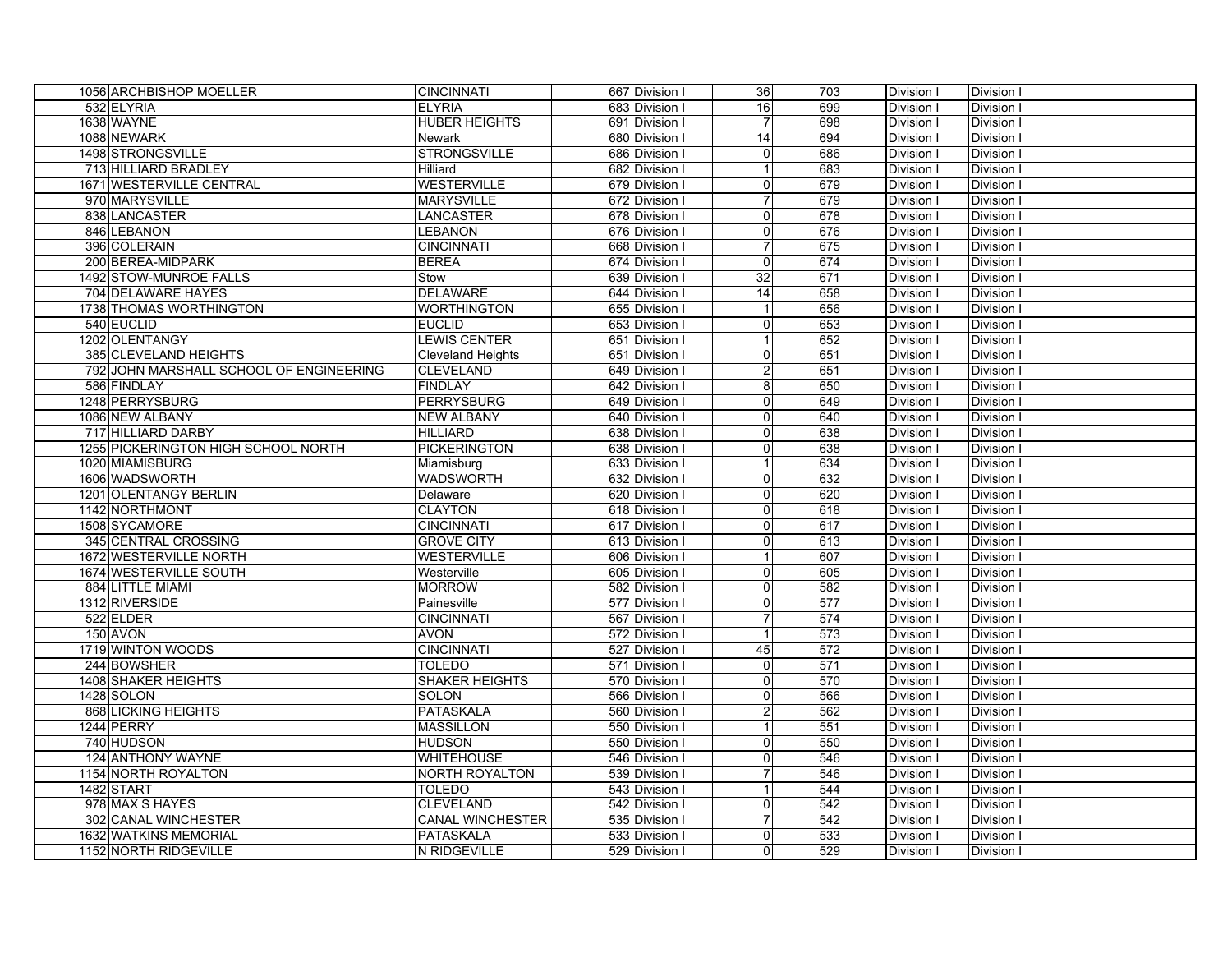| 1741 WORTHINGTON KILBOURNE                             | <b>COLUMBUS</b>          | 528 Division I | 0                       | 528              | Division I        | Division I  |           |
|--------------------------------------------------------|--------------------------|----------------|-------------------------|------------------|-------------------|-------------|-----------|
| 1552 TROY                                              | <b>TROY</b>              | 512 Division I | 14                      | 526              | Division I        | Division I  |           |
| 904 LOVELAND                                           | <b>LOVELAND</b>          | 522 Division I | $\overline{0}$          | 522              | Division I        | Division I  |           |
| 832 LAKEWOOD                                           | LAKEWOOD                 | 520 Division I | $\overline{0}$          | 520              | Division I        | Division I  |           |
| <b>475 DUBLIN SCIOTO</b>                               | <b>DUBLIN</b>            | 512 Division I | $\overline{\mathbf{A}}$ | 516              | Division I        | Division I  |           |
| 810 KINGS                                              | <b>Kings Mills</b>       | 515 Division I | $\overline{0}$          | 515              | Division I        | Division I  |           |
| 1122 NORTH                                             | <b>EASTLAKE</b>          | 512 Division I | $\overline{0}$          | 512              | Division I        | Division I  |           |
| 238 BOARDMAN                                           | <b>YOUNGSTOWN</b>        | 511 Division I | $\overline{0}$          | 511              | Division I        | Division I  |           |
| 1292 JAMES FORD RHODES                                 | <b>CLEVELAND</b>         | 497 Division I | 11                      | 508              | Division I        | Division I  |           |
| 252 BRIGGS                                             | <b>COLUMBUS</b>          | 498 Division I | 8 <sup>1</sup>          | 506              | Division I        | Division I  |           |
| 1360 ST JOHN'S JESUIT                                  | <b>TOLEDO</b>            | 440 Division I | 63                      | $\overline{503}$ | Division I        | Division I  |           |
| 670 GREEN                                              | Uniontown                | 501 Division I | $\overline{0}$          | 501              | Division I        | Division I  |           |
| 1624 WASHINGTON                                        | <b>MASSILLON</b>         | 462 Division I | 38                      | 500              | Division I        | Division I  |           |
| 730 HOOVER                                             | <b>NORTH CANTON</b>      | 499 Division I | $\overline{0}$          | 499              | Division I        | Division I  |           |
| 692 WARREN G HARDING                                   | <b>WARREN</b>            | 484 Division I | 15                      | 499              | Division I        | Division I  |           |
| 1698 WHETSTONE                                         | <b>COLUMBUS</b>          | 491 Division I | $\overline{5}$          | 496              | Division I        | Division I  |           |
| 1510 SYLVANIA NORTHVIEW                                | <b>SYLVANIA</b>          | 495 Division I | $\overline{0}$          | 495              | Division I        | Division I  |           |
| 632 GARFIELD HEIGHTS                                   | <b>GARFIELD HTS</b>      | 489 Division I | $\overline{0}$          | 489              | Division I        | Division I  |           |
| 1526 TEAYS VALLEY                                      | <b>ASHVILLE</b>          | 485 Division I | $\overline{0}$          | 485              | Division I        | Division I  |           |
| 696 HARRISON                                           | <b>HARRISON</b>          | 470 Division I | 14                      | 484              | Division I        | Division I  |           |
| 148 AUSTINTOWN-FITCH                                   | <b>AUSTINTOWN</b>        | 481 Division I |                         | 482              | Division I        | Division I  |           |
| 790 CLEVELAND SCHOOL OF SCIENCE AND MEDICINE CLEVELAND |                          | 451 Division I | 31                      | 482              | Division I        | Division II | Up 1 EMIS |
| 1146 NORTH OLMSTED                                     | <b>NORTH OLMSTED</b>     | 480 Division I | $\overline{0}$          | 480              | Division I        | Division I  |           |
| 350 TWINSBURG                                          | <b>TWINSBURG</b>         | 480 Division I | $\overline{0}$          | 480              | Division I        | Division I  |           |
| 214 BIG WALNUT                                         | Sunbury                  | 475 Division I |                         | 476              | Division I        | Division I  |           |
| 1032 MIFFLIN                                           | <b>COLUMBUS</b>          | 474 Division I | $\overline{c}$          | 476              | Division I        | Division I  |           |
| 1140 NORTHLAND                                         | <b>COLUMBUS</b>          | 474 Division I | $\overline{0}$          | 474              | Division I        | Division I  |           |
| 152 AVON LAKE                                          | <b>AVON LAKE</b>         | 473 Division I | $\overline{0}$          | 473              | Division I        | Division I  |           |
| 610 FRANKLIN HEIGHTS                                   | <b>COLUMBUS</b>          | 471 Division I | $\overline{0}$          | 471              | Division I        | Division I  |           |
| 548 FAIRBORN                                           | Fairborn                 | 470 Division I | $\overline{0}$          | 470              | Division I        | Division I  |           |
| 592 FIRESTONE                                          | <b>AKRON</b>             | 459 Division I | 11                      | 470              | Division I        | Division I  |           |
| 1116 NORDONIA                                          | <b>MACEDONIA</b>         | 469 Division I | $\overline{0}$          | 469              | Division I        | Division I  |           |
| 118 ANDERSON                                           | <b>CINCINNATI</b>        | 465 Division I | $\overline{0}$          | 465              | Division I        | Division I  |           |
| 1614 WALSH JESUIT                                      | <b>CUYAHOGA FALLS</b>    | 396 Division I | 68                      | 464              | Division I        | Division I  |           |
| 980 MAYFIELD                                           | <b>MAYFIELD VILLAGE</b>  | 463 Division I | $\overline{0}$          | 463              | Division I        | Division I  |           |
| 248 BRECKSVILLE-BROADVIEW HTS                          | <b>BROADVIEW HEIGHTS</b> | 462 Division I | $\mathbf{1}$            | 463              | Division I        | Division I  |           |
| 1078 MOUNT VERNON                                      | <b>MOUNT VERNON</b>      | 462 Division I | $\overline{0}$          | 462              | Division I        | Division I  |           |
| 842 LA SALLE                                           | <b>CINCINNATI</b>        | 409 Division I | 52                      | 461              | Division I        | Division I  |           |
| 1350 ST FRANCIS de SALES                               | <b>TOLEDO</b>            | 418 Division I | 42                      | 460              | <b>Division I</b> | Division I  |           |
| 444 CUYAHOGA FALLS                                     | <b>CUYAHOGA FALLS</b>    | 447 Division I | 9                       | 456              | Division I        | Division I  |           |
| 1440 SOUTH                                             | <b>WILLOUGHBY</b>        | 451 Division I | $\overline{0}$          | 451              | Division I        | Division I  |           |
| 782 JOHN ADAMS                                         | <b>CLEVELAND</b>         | 450 Division I | $\overline{0}$          | 450              | <b>Division I</b> | Division I  |           |
| 1588 VALLEY FORGE                                      | <b>PARMA HEIGHTS</b>     | 445 Division I | $\overline{c}$          | 447              | Division I        | Division I  |           |
| 516 EDGEWOOD                                           | <b>TRENTON</b>           | 438 Division I | $\overline{9}$          | 447              | Division I        | Division I  |           |
| 160 BARBERTON                                          | <b>BARBERTON</b>         | 429 Division I | 16                      | 445              | <b>Division I</b> | Division I  |           |
| 1484 STEBBINS                                          | <b>RIVERSIDE</b>         | 428 Division I | 17                      | 445              | <b>Division I</b> | Division I  |           |
| 1554 TURPIN                                            | <b>CINCINNATI</b>        | 435 Division I | $\overline{9}$          | 444              | <b>Division I</b> | Division I  |           |
| 801 KENMORE-GARFIELD                                   | <b>AKRON</b>             | 443 Division I | $\overline{0}$          | 443              | Division I        | Division I  |           |
| 1720 WITHROW                                           | <b>CINCINNATI</b>        | 430 Division I | 12                      | 442              | Division I        | Division I  |           |
| 192 BELMONT                                            | <b>DAYTON</b>            | 433 Division I | 8 <sup>1</sup>          | 441              | Division I        | Division I  |           |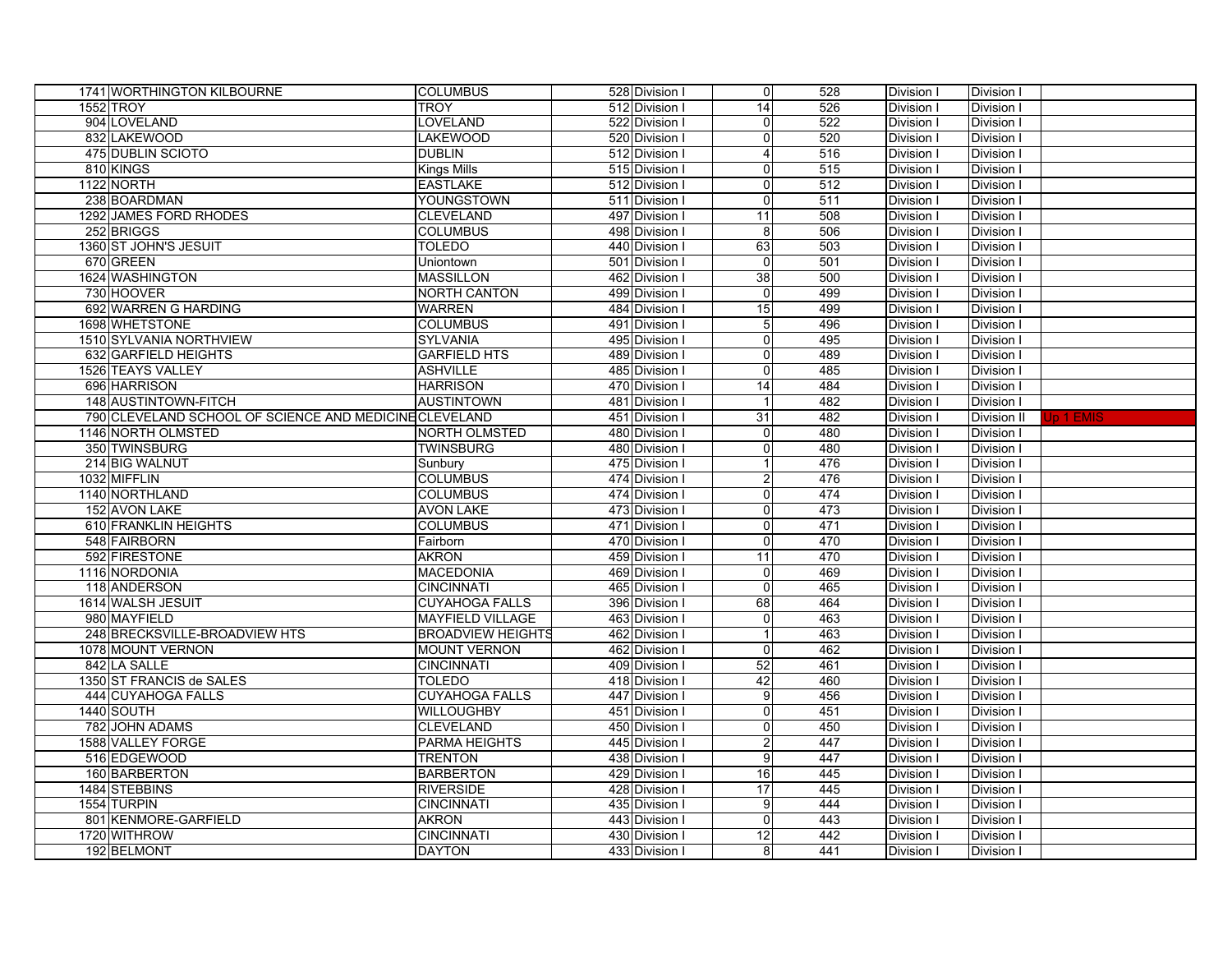| 1736 WOOSTER<br><b>WOOSTER</b><br>$\overline{7}$<br>426 Division I<br>433<br>Division I<br>Division<br><b>AMHERST</b><br>1486 STEELE<br>424 Division I<br>9<br>433<br>Division I<br>Division I<br>1746 XENIA<br><b>XENIA</b><br>432 Division I<br>432<br>Division I<br>0<br>Division I<br>1204 OLMSTED FALLS<br><b>OLMSTED FALLS</b><br>424 Division I<br>432<br>Division I<br>8<br>Division I<br>1422 SIDNEY<br><b>SIDNEY</b><br>430 Division I<br>430<br>Division I<br>Division I<br>0<br><b>1656 WEST</b><br><b>COLUMBUS</b><br>429 Division I<br>429<br>Division I<br>Division I<br>$\mathbf 0$<br><b>PARMA</b><br>429<br>1118 NORMANDY<br>426 Division I<br>Division I<br>Division I<br>3<br>1342 ST CHARLES<br><b>COLUMBUS</b><br>44<br>384 Division I<br>428<br>Division<br>Division I<br>690 MARION HARDING<br><b>MARION</b><br>426<br>Division I<br>425 Division I<br>Division I<br>1<br>372 CLAY<br><b>OREGON</b><br>425<br>424 Division I<br>$\overline{1}$<br>Division I<br>Division I<br>822 LAKE<br>419 Division I<br>420<br>Division I<br>Division I<br>Uniontown<br>$\mathbf{1}$<br>888 LOGAN<br>LOGAN<br>418 Division I<br>418<br>Division I<br>Division I<br>$\mathbf 0$<br>944 MAPLE HEIGHTS<br><b>MAPLE HEIGHTS</b><br>403 Division I<br>14<br>417<br>Division I<br>Division I<br>1684 WESTLAKE<br><b>WESTLAKE</b><br>408 Division I<br>$\mathbf 0$<br>408<br>Division I<br>Division I<br>1512 SYLVANIA SOUTHVIEW<br><b>SYLVANIA</b><br>406 Division I<br>408<br>Division I<br>$\overline{2}$<br>Division I<br>270 BRUSH<br>406 Division I<br>LYNDHURST<br>0<br>406<br>Division I<br>Division I<br>1612 WALNUT RIDGE<br><b>COLUMBUS</b><br>405 Division I<br>406<br>Division I<br>Division I<br>$\mathbf{1}$<br>1608 WAITE<br>TOLEDO<br>403 Division I<br>403<br>Division I<br>Division I<br>$\mathbf 0$<br>616 FREMONT ROSS<br><b>FREMONT</b><br>400<br>400 Division<br>0<br>Division I<br>Division I<br>28<br>1660 WEST CARROLLTON<br><b>WEST CARROLLTON</b><br>372 Division I<br>400<br>Division I<br>Division I<br>1476 SPRINGFIELD<br>$\overline{397}$<br>Holland<br>397 Division I<br>Division I<br>Division I<br>0<br>872 LIMA SENIOR<br><b>LIMA</b><br>396<br>396 Division I<br>$\mathbf 0$<br>Division I<br>Division I<br><b>PARMA</b><br>395<br>1232 PARMA<br>392 Division I<br>3<br>Division I<br>Division I<br><b>MEDINA</b><br>394<br>710 HIGHLAND<br>394 Division I<br>$\pmb{0}$<br>Division I<br>Division I<br><b>AKRON</b><br>393<br>1120 NORTH<br>392 Division I<br>Division I<br>Division I<br>$\mathbf{1}$<br>140 LAKESIDE<br>392<br>Ashtabula<br>392 Division I<br>$\pmb{0}$<br>Division I<br>Division I<br>528 ELLET<br><b>AKRON</b><br>391<br>390 Division I<br>$\mathbf{1}$<br>Division I<br>Division I<br>390<br>1164 NORTHWEST<br><b>CINCINNATI</b><br>390 Division I<br><b>Division I</b><br>$\mathbf 0$<br>Division I<br>388<br>1520 TALAWANDA<br><b>OXFORD</b><br>381 Division I<br>$\overline{7}$<br>Division I<br>Division I<br><b>HAMILTON</b><br>387<br>1330 ROSS<br>387 Division I<br><b>Division I</b><br>Division II<br>0<br>Jp 1 EMIS<br>748 INDEPENDENCE<br>387<br><b>COLUMBUS</b><br>386 Division I<br>$\mathbf{1}$<br>Division I<br>Division I<br>1030 MIDVIEW<br>$\overline{2}$<br>385<br>Grafton<br>383 Division I<br>Division I<br>Division I<br><b>AKRON</b><br>385<br>724 ARCHBISHOP HOBAN<br>335 Division II<br>50<br>Division I<br>Division I<br>Up 1 CB - same as 2021<br>138 ASHLAND<br><b>ASHLAND</b><br>378 Division I<br>379<br><b>Division I</b><br>Division I<br>$\mathbf{1}$<br>1062 MONROE<br><b>MONROE</b><br>379<br>371 Division I<br>8<br>Division I<br>Division II<br>Jp 1 EMIS<br>360 CHARDON<br><b>CHARDON</b><br>370 Division I<br>$\overline{7}$<br>377<br><b>Division II</b><br>Jp 1 EMIS<br>Division I<br>1571 UNIVERSITY SCHOOL<br><b>HUNTING VALLEY</b><br>63<br>374<br>Up 1 CB - same as 2021<br>311 Division II<br>Division I<br>Division I<br>371<br>472 DOVER<br><b>DOVER</b><br>363 Division I<br>8<br><b>Division I</b><br>Division I<br>1384 ST VINCENT-ST MARY<br><b>AKRON</b><br>84<br>286 Division II<br>370<br><b>Division II</b><br>Up 1 CB<br>Division I<br>784 PACT @ JOHN F. KENNEDY<br><b>CLEVELAND</b><br>365 Division I<br>4<br>369<br>Division I<br><b>Division II</b><br>Jp 1 EMIS<br>146 AURORA<br><b>AURORA</b><br>367<br>367 Division I<br>Division I<br>Division I<br>$\Omega$<br>$\overline{12}$<br>106 AIKEN<br><b>CINCINNATI</b><br>354 Division I<br>366<br>Division I<br>Division II<br>Jp 1 EMIS<br>1436 SOUTH<br>358<br>Jp 1 EMIS<br><b>COLUMBUS</b><br>356 Division I<br>$\overline{2}$<br>Division I<br>Division II<br><b>Jp 1 EMIS</b><br>1348 ST FRANCIS DeSALES<br>$\overline{14}$<br>358<br><b>COLUMBUS</b><br>344 Division I<br>Division I<br>Division II<br>902 LOUISVILLE<br><b>LOUISVILLE</b><br>357<br><b>Jp 1 EMIS</b><br>357 Division I<br>Division I<br>Division II<br>0<br>292 BUTLER<br>VANDALIA<br>356<br>Division I<br>356 Division I<br>Division I<br>0<br>364 CHILLICOTHE<br><b>CHILLICOTHE</b><br>355 Division I<br>355<br>Division I<br>Division I<br>633 GARRETT MORGAN<br><b>CLEVELAND</b><br>347 Division I<br>8<br>355<br>Division III<br>Jp 1 EMIS<br>Division I<br>1326 THEODORE ROOSEVELT<br><b>KENT</b><br>$\overline{25}$<br>355<br>330 Division II<br>Division I<br>Division I<br>Up 1 CB - same as 2021 | 1258 PIQUA | <b>PIQUA</b> | 435 Division I | $\overline{c}$ | 437 | Division I | Division I |  |
|----------------------------------------------------------------------------------------------------------------------------------------------------------------------------------------------------------------------------------------------------------------------------------------------------------------------------------------------------------------------------------------------------------------------------------------------------------------------------------------------------------------------------------------------------------------------------------------------------------------------------------------------------------------------------------------------------------------------------------------------------------------------------------------------------------------------------------------------------------------------------------------------------------------------------------------------------------------------------------------------------------------------------------------------------------------------------------------------------------------------------------------------------------------------------------------------------------------------------------------------------------------------------------------------------------------------------------------------------------------------------------------------------------------------------------------------------------------------------------------------------------------------------------------------------------------------------------------------------------------------------------------------------------------------------------------------------------------------------------------------------------------------------------------------------------------------------------------------------------------------------------------------------------------------------------------------------------------------------------------------------------------------------------------------------------------------------------------------------------------------------------------------------------------------------------------------------------------------------------------------------------------------------------------------------------------------------------------------------------------------------------------------------------------------------------------------------------------------------------------------------------------------------------------------------------------------------------------------------------------------------------------------------------------------------------------------------------------------------------------------------------------------------------------------------------------------------------------------------------------------------------------------------------------------------------------------------------------------------------------------------------------------------------------------------------------------------------------------------------------------------------------------------------------------------------------------------------------------------------------------------------------------------------------------------------------------------------------------------------------------------------------------------------------------------------------------------------------------------------------------------------------------------------------------------------------------------------------------------------------------------------------------------------------------------------------------------------------------------------------------------------------------------------------------------------------------------------------------------------------------------------------------------------------------------------------------------------------------------------------------------------------------------------------------------------------------------------------------------------------------------------------------------------------------------------------------------------------------------------------------------------------------------------------------------------------------------------------------------------------------------------------------------------------------------------------------------------------------------------------------------------------------------------------------------------------------------------------------------------------------------------------------------------------------------------------------------------------------------------------------------------------------------------------------------------------------------------------------------------------------------------------------------------------------------------------------------------------------------------------------------------------------------------------------------------------------------------------------------------------------------------------------------------------------------------------------------------------------------------------------------------------------------------------------------------------------------------------------------------------|------------|--------------|----------------|----------------|-----|------------|------------|--|
|                                                                                                                                                                                                                                                                                                                                                                                                                                                                                                                                                                                                                                                                                                                                                                                                                                                                                                                                                                                                                                                                                                                                                                                                                                                                                                                                                                                                                                                                                                                                                                                                                                                                                                                                                                                                                                                                                                                                                                                                                                                                                                                                                                                                                                                                                                                                                                                                                                                                                                                                                                                                                                                                                                                                                                                                                                                                                                                                                                                                                                                                                                                                                                                                                                                                                                                                                                                                                                                                                                                                                                                                                                                                                                                                                                                                                                                                                                                                                                                                                                                                                                                                                                                                                                                                                                                                                                                                                                                                                                                                                                                                                                                                                                                                                                                                                                                                                                                                                                                                                                                                                                                                                                                                                                                                                                                                                                |            |              |                |                |     |            |            |  |
|                                                                                                                                                                                                                                                                                                                                                                                                                                                                                                                                                                                                                                                                                                                                                                                                                                                                                                                                                                                                                                                                                                                                                                                                                                                                                                                                                                                                                                                                                                                                                                                                                                                                                                                                                                                                                                                                                                                                                                                                                                                                                                                                                                                                                                                                                                                                                                                                                                                                                                                                                                                                                                                                                                                                                                                                                                                                                                                                                                                                                                                                                                                                                                                                                                                                                                                                                                                                                                                                                                                                                                                                                                                                                                                                                                                                                                                                                                                                                                                                                                                                                                                                                                                                                                                                                                                                                                                                                                                                                                                                                                                                                                                                                                                                                                                                                                                                                                                                                                                                                                                                                                                                                                                                                                                                                                                                                                |            |              |                |                |     |            |            |  |
|                                                                                                                                                                                                                                                                                                                                                                                                                                                                                                                                                                                                                                                                                                                                                                                                                                                                                                                                                                                                                                                                                                                                                                                                                                                                                                                                                                                                                                                                                                                                                                                                                                                                                                                                                                                                                                                                                                                                                                                                                                                                                                                                                                                                                                                                                                                                                                                                                                                                                                                                                                                                                                                                                                                                                                                                                                                                                                                                                                                                                                                                                                                                                                                                                                                                                                                                                                                                                                                                                                                                                                                                                                                                                                                                                                                                                                                                                                                                                                                                                                                                                                                                                                                                                                                                                                                                                                                                                                                                                                                                                                                                                                                                                                                                                                                                                                                                                                                                                                                                                                                                                                                                                                                                                                                                                                                                                                |            |              |                |                |     |            |            |  |
|                                                                                                                                                                                                                                                                                                                                                                                                                                                                                                                                                                                                                                                                                                                                                                                                                                                                                                                                                                                                                                                                                                                                                                                                                                                                                                                                                                                                                                                                                                                                                                                                                                                                                                                                                                                                                                                                                                                                                                                                                                                                                                                                                                                                                                                                                                                                                                                                                                                                                                                                                                                                                                                                                                                                                                                                                                                                                                                                                                                                                                                                                                                                                                                                                                                                                                                                                                                                                                                                                                                                                                                                                                                                                                                                                                                                                                                                                                                                                                                                                                                                                                                                                                                                                                                                                                                                                                                                                                                                                                                                                                                                                                                                                                                                                                                                                                                                                                                                                                                                                                                                                                                                                                                                                                                                                                                                                                |            |              |                |                |     |            |            |  |
|                                                                                                                                                                                                                                                                                                                                                                                                                                                                                                                                                                                                                                                                                                                                                                                                                                                                                                                                                                                                                                                                                                                                                                                                                                                                                                                                                                                                                                                                                                                                                                                                                                                                                                                                                                                                                                                                                                                                                                                                                                                                                                                                                                                                                                                                                                                                                                                                                                                                                                                                                                                                                                                                                                                                                                                                                                                                                                                                                                                                                                                                                                                                                                                                                                                                                                                                                                                                                                                                                                                                                                                                                                                                                                                                                                                                                                                                                                                                                                                                                                                                                                                                                                                                                                                                                                                                                                                                                                                                                                                                                                                                                                                                                                                                                                                                                                                                                                                                                                                                                                                                                                                                                                                                                                                                                                                                                                |            |              |                |                |     |            |            |  |
|                                                                                                                                                                                                                                                                                                                                                                                                                                                                                                                                                                                                                                                                                                                                                                                                                                                                                                                                                                                                                                                                                                                                                                                                                                                                                                                                                                                                                                                                                                                                                                                                                                                                                                                                                                                                                                                                                                                                                                                                                                                                                                                                                                                                                                                                                                                                                                                                                                                                                                                                                                                                                                                                                                                                                                                                                                                                                                                                                                                                                                                                                                                                                                                                                                                                                                                                                                                                                                                                                                                                                                                                                                                                                                                                                                                                                                                                                                                                                                                                                                                                                                                                                                                                                                                                                                                                                                                                                                                                                                                                                                                                                                                                                                                                                                                                                                                                                                                                                                                                                                                                                                                                                                                                                                                                                                                                                                |            |              |                |                |     |            |            |  |
|                                                                                                                                                                                                                                                                                                                                                                                                                                                                                                                                                                                                                                                                                                                                                                                                                                                                                                                                                                                                                                                                                                                                                                                                                                                                                                                                                                                                                                                                                                                                                                                                                                                                                                                                                                                                                                                                                                                                                                                                                                                                                                                                                                                                                                                                                                                                                                                                                                                                                                                                                                                                                                                                                                                                                                                                                                                                                                                                                                                                                                                                                                                                                                                                                                                                                                                                                                                                                                                                                                                                                                                                                                                                                                                                                                                                                                                                                                                                                                                                                                                                                                                                                                                                                                                                                                                                                                                                                                                                                                                                                                                                                                                                                                                                                                                                                                                                                                                                                                                                                                                                                                                                                                                                                                                                                                                                                                |            |              |                |                |     |            |            |  |
|                                                                                                                                                                                                                                                                                                                                                                                                                                                                                                                                                                                                                                                                                                                                                                                                                                                                                                                                                                                                                                                                                                                                                                                                                                                                                                                                                                                                                                                                                                                                                                                                                                                                                                                                                                                                                                                                                                                                                                                                                                                                                                                                                                                                                                                                                                                                                                                                                                                                                                                                                                                                                                                                                                                                                                                                                                                                                                                                                                                                                                                                                                                                                                                                                                                                                                                                                                                                                                                                                                                                                                                                                                                                                                                                                                                                                                                                                                                                                                                                                                                                                                                                                                                                                                                                                                                                                                                                                                                                                                                                                                                                                                                                                                                                                                                                                                                                                                                                                                                                                                                                                                                                                                                                                                                                                                                                                                |            |              |                |                |     |            |            |  |
|                                                                                                                                                                                                                                                                                                                                                                                                                                                                                                                                                                                                                                                                                                                                                                                                                                                                                                                                                                                                                                                                                                                                                                                                                                                                                                                                                                                                                                                                                                                                                                                                                                                                                                                                                                                                                                                                                                                                                                                                                                                                                                                                                                                                                                                                                                                                                                                                                                                                                                                                                                                                                                                                                                                                                                                                                                                                                                                                                                                                                                                                                                                                                                                                                                                                                                                                                                                                                                                                                                                                                                                                                                                                                                                                                                                                                                                                                                                                                                                                                                                                                                                                                                                                                                                                                                                                                                                                                                                                                                                                                                                                                                                                                                                                                                                                                                                                                                                                                                                                                                                                                                                                                                                                                                                                                                                                                                |            |              |                |                |     |            |            |  |
|                                                                                                                                                                                                                                                                                                                                                                                                                                                                                                                                                                                                                                                                                                                                                                                                                                                                                                                                                                                                                                                                                                                                                                                                                                                                                                                                                                                                                                                                                                                                                                                                                                                                                                                                                                                                                                                                                                                                                                                                                                                                                                                                                                                                                                                                                                                                                                                                                                                                                                                                                                                                                                                                                                                                                                                                                                                                                                                                                                                                                                                                                                                                                                                                                                                                                                                                                                                                                                                                                                                                                                                                                                                                                                                                                                                                                                                                                                                                                                                                                                                                                                                                                                                                                                                                                                                                                                                                                                                                                                                                                                                                                                                                                                                                                                                                                                                                                                                                                                                                                                                                                                                                                                                                                                                                                                                                                                |            |              |                |                |     |            |            |  |
|                                                                                                                                                                                                                                                                                                                                                                                                                                                                                                                                                                                                                                                                                                                                                                                                                                                                                                                                                                                                                                                                                                                                                                                                                                                                                                                                                                                                                                                                                                                                                                                                                                                                                                                                                                                                                                                                                                                                                                                                                                                                                                                                                                                                                                                                                                                                                                                                                                                                                                                                                                                                                                                                                                                                                                                                                                                                                                                                                                                                                                                                                                                                                                                                                                                                                                                                                                                                                                                                                                                                                                                                                                                                                                                                                                                                                                                                                                                                                                                                                                                                                                                                                                                                                                                                                                                                                                                                                                                                                                                                                                                                                                                                                                                                                                                                                                                                                                                                                                                                                                                                                                                                                                                                                                                                                                                                                                |            |              |                |                |     |            |            |  |
|                                                                                                                                                                                                                                                                                                                                                                                                                                                                                                                                                                                                                                                                                                                                                                                                                                                                                                                                                                                                                                                                                                                                                                                                                                                                                                                                                                                                                                                                                                                                                                                                                                                                                                                                                                                                                                                                                                                                                                                                                                                                                                                                                                                                                                                                                                                                                                                                                                                                                                                                                                                                                                                                                                                                                                                                                                                                                                                                                                                                                                                                                                                                                                                                                                                                                                                                                                                                                                                                                                                                                                                                                                                                                                                                                                                                                                                                                                                                                                                                                                                                                                                                                                                                                                                                                                                                                                                                                                                                                                                                                                                                                                                                                                                                                                                                                                                                                                                                                                                                                                                                                                                                                                                                                                                                                                                                                                |            |              |                |                |     |            |            |  |
|                                                                                                                                                                                                                                                                                                                                                                                                                                                                                                                                                                                                                                                                                                                                                                                                                                                                                                                                                                                                                                                                                                                                                                                                                                                                                                                                                                                                                                                                                                                                                                                                                                                                                                                                                                                                                                                                                                                                                                                                                                                                                                                                                                                                                                                                                                                                                                                                                                                                                                                                                                                                                                                                                                                                                                                                                                                                                                                                                                                                                                                                                                                                                                                                                                                                                                                                                                                                                                                                                                                                                                                                                                                                                                                                                                                                                                                                                                                                                                                                                                                                                                                                                                                                                                                                                                                                                                                                                                                                                                                                                                                                                                                                                                                                                                                                                                                                                                                                                                                                                                                                                                                                                                                                                                                                                                                                                                |            |              |                |                |     |            |            |  |
|                                                                                                                                                                                                                                                                                                                                                                                                                                                                                                                                                                                                                                                                                                                                                                                                                                                                                                                                                                                                                                                                                                                                                                                                                                                                                                                                                                                                                                                                                                                                                                                                                                                                                                                                                                                                                                                                                                                                                                                                                                                                                                                                                                                                                                                                                                                                                                                                                                                                                                                                                                                                                                                                                                                                                                                                                                                                                                                                                                                                                                                                                                                                                                                                                                                                                                                                                                                                                                                                                                                                                                                                                                                                                                                                                                                                                                                                                                                                                                                                                                                                                                                                                                                                                                                                                                                                                                                                                                                                                                                                                                                                                                                                                                                                                                                                                                                                                                                                                                                                                                                                                                                                                                                                                                                                                                                                                                |            |              |                |                |     |            |            |  |
|                                                                                                                                                                                                                                                                                                                                                                                                                                                                                                                                                                                                                                                                                                                                                                                                                                                                                                                                                                                                                                                                                                                                                                                                                                                                                                                                                                                                                                                                                                                                                                                                                                                                                                                                                                                                                                                                                                                                                                                                                                                                                                                                                                                                                                                                                                                                                                                                                                                                                                                                                                                                                                                                                                                                                                                                                                                                                                                                                                                                                                                                                                                                                                                                                                                                                                                                                                                                                                                                                                                                                                                                                                                                                                                                                                                                                                                                                                                                                                                                                                                                                                                                                                                                                                                                                                                                                                                                                                                                                                                                                                                                                                                                                                                                                                                                                                                                                                                                                                                                                                                                                                                                                                                                                                                                                                                                                                |            |              |                |                |     |            |            |  |
|                                                                                                                                                                                                                                                                                                                                                                                                                                                                                                                                                                                                                                                                                                                                                                                                                                                                                                                                                                                                                                                                                                                                                                                                                                                                                                                                                                                                                                                                                                                                                                                                                                                                                                                                                                                                                                                                                                                                                                                                                                                                                                                                                                                                                                                                                                                                                                                                                                                                                                                                                                                                                                                                                                                                                                                                                                                                                                                                                                                                                                                                                                                                                                                                                                                                                                                                                                                                                                                                                                                                                                                                                                                                                                                                                                                                                                                                                                                                                                                                                                                                                                                                                                                                                                                                                                                                                                                                                                                                                                                                                                                                                                                                                                                                                                                                                                                                                                                                                                                                                                                                                                                                                                                                                                                                                                                                                                |            |              |                |                |     |            |            |  |
|                                                                                                                                                                                                                                                                                                                                                                                                                                                                                                                                                                                                                                                                                                                                                                                                                                                                                                                                                                                                                                                                                                                                                                                                                                                                                                                                                                                                                                                                                                                                                                                                                                                                                                                                                                                                                                                                                                                                                                                                                                                                                                                                                                                                                                                                                                                                                                                                                                                                                                                                                                                                                                                                                                                                                                                                                                                                                                                                                                                                                                                                                                                                                                                                                                                                                                                                                                                                                                                                                                                                                                                                                                                                                                                                                                                                                                                                                                                                                                                                                                                                                                                                                                                                                                                                                                                                                                                                                                                                                                                                                                                                                                                                                                                                                                                                                                                                                                                                                                                                                                                                                                                                                                                                                                                                                                                                                                |            |              |                |                |     |            |            |  |
|                                                                                                                                                                                                                                                                                                                                                                                                                                                                                                                                                                                                                                                                                                                                                                                                                                                                                                                                                                                                                                                                                                                                                                                                                                                                                                                                                                                                                                                                                                                                                                                                                                                                                                                                                                                                                                                                                                                                                                                                                                                                                                                                                                                                                                                                                                                                                                                                                                                                                                                                                                                                                                                                                                                                                                                                                                                                                                                                                                                                                                                                                                                                                                                                                                                                                                                                                                                                                                                                                                                                                                                                                                                                                                                                                                                                                                                                                                                                                                                                                                                                                                                                                                                                                                                                                                                                                                                                                                                                                                                                                                                                                                                                                                                                                                                                                                                                                                                                                                                                                                                                                                                                                                                                                                                                                                                                                                |            |              |                |                |     |            |            |  |
|                                                                                                                                                                                                                                                                                                                                                                                                                                                                                                                                                                                                                                                                                                                                                                                                                                                                                                                                                                                                                                                                                                                                                                                                                                                                                                                                                                                                                                                                                                                                                                                                                                                                                                                                                                                                                                                                                                                                                                                                                                                                                                                                                                                                                                                                                                                                                                                                                                                                                                                                                                                                                                                                                                                                                                                                                                                                                                                                                                                                                                                                                                                                                                                                                                                                                                                                                                                                                                                                                                                                                                                                                                                                                                                                                                                                                                                                                                                                                                                                                                                                                                                                                                                                                                                                                                                                                                                                                                                                                                                                                                                                                                                                                                                                                                                                                                                                                                                                                                                                                                                                                                                                                                                                                                                                                                                                                                |            |              |                |                |     |            |            |  |
|                                                                                                                                                                                                                                                                                                                                                                                                                                                                                                                                                                                                                                                                                                                                                                                                                                                                                                                                                                                                                                                                                                                                                                                                                                                                                                                                                                                                                                                                                                                                                                                                                                                                                                                                                                                                                                                                                                                                                                                                                                                                                                                                                                                                                                                                                                                                                                                                                                                                                                                                                                                                                                                                                                                                                                                                                                                                                                                                                                                                                                                                                                                                                                                                                                                                                                                                                                                                                                                                                                                                                                                                                                                                                                                                                                                                                                                                                                                                                                                                                                                                                                                                                                                                                                                                                                                                                                                                                                                                                                                                                                                                                                                                                                                                                                                                                                                                                                                                                                                                                                                                                                                                                                                                                                                                                                                                                                |            |              |                |                |     |            |            |  |
|                                                                                                                                                                                                                                                                                                                                                                                                                                                                                                                                                                                                                                                                                                                                                                                                                                                                                                                                                                                                                                                                                                                                                                                                                                                                                                                                                                                                                                                                                                                                                                                                                                                                                                                                                                                                                                                                                                                                                                                                                                                                                                                                                                                                                                                                                                                                                                                                                                                                                                                                                                                                                                                                                                                                                                                                                                                                                                                                                                                                                                                                                                                                                                                                                                                                                                                                                                                                                                                                                                                                                                                                                                                                                                                                                                                                                                                                                                                                                                                                                                                                                                                                                                                                                                                                                                                                                                                                                                                                                                                                                                                                                                                                                                                                                                                                                                                                                                                                                                                                                                                                                                                                                                                                                                                                                                                                                                |            |              |                |                |     |            |            |  |
|                                                                                                                                                                                                                                                                                                                                                                                                                                                                                                                                                                                                                                                                                                                                                                                                                                                                                                                                                                                                                                                                                                                                                                                                                                                                                                                                                                                                                                                                                                                                                                                                                                                                                                                                                                                                                                                                                                                                                                                                                                                                                                                                                                                                                                                                                                                                                                                                                                                                                                                                                                                                                                                                                                                                                                                                                                                                                                                                                                                                                                                                                                                                                                                                                                                                                                                                                                                                                                                                                                                                                                                                                                                                                                                                                                                                                                                                                                                                                                                                                                                                                                                                                                                                                                                                                                                                                                                                                                                                                                                                                                                                                                                                                                                                                                                                                                                                                                                                                                                                                                                                                                                                                                                                                                                                                                                                                                |            |              |                |                |     |            |            |  |
|                                                                                                                                                                                                                                                                                                                                                                                                                                                                                                                                                                                                                                                                                                                                                                                                                                                                                                                                                                                                                                                                                                                                                                                                                                                                                                                                                                                                                                                                                                                                                                                                                                                                                                                                                                                                                                                                                                                                                                                                                                                                                                                                                                                                                                                                                                                                                                                                                                                                                                                                                                                                                                                                                                                                                                                                                                                                                                                                                                                                                                                                                                                                                                                                                                                                                                                                                                                                                                                                                                                                                                                                                                                                                                                                                                                                                                                                                                                                                                                                                                                                                                                                                                                                                                                                                                                                                                                                                                                                                                                                                                                                                                                                                                                                                                                                                                                                                                                                                                                                                                                                                                                                                                                                                                                                                                                                                                |            |              |                |                |     |            |            |  |
|                                                                                                                                                                                                                                                                                                                                                                                                                                                                                                                                                                                                                                                                                                                                                                                                                                                                                                                                                                                                                                                                                                                                                                                                                                                                                                                                                                                                                                                                                                                                                                                                                                                                                                                                                                                                                                                                                                                                                                                                                                                                                                                                                                                                                                                                                                                                                                                                                                                                                                                                                                                                                                                                                                                                                                                                                                                                                                                                                                                                                                                                                                                                                                                                                                                                                                                                                                                                                                                                                                                                                                                                                                                                                                                                                                                                                                                                                                                                                                                                                                                                                                                                                                                                                                                                                                                                                                                                                                                                                                                                                                                                                                                                                                                                                                                                                                                                                                                                                                                                                                                                                                                                                                                                                                                                                                                                                                |            |              |                |                |     |            |            |  |
|                                                                                                                                                                                                                                                                                                                                                                                                                                                                                                                                                                                                                                                                                                                                                                                                                                                                                                                                                                                                                                                                                                                                                                                                                                                                                                                                                                                                                                                                                                                                                                                                                                                                                                                                                                                                                                                                                                                                                                                                                                                                                                                                                                                                                                                                                                                                                                                                                                                                                                                                                                                                                                                                                                                                                                                                                                                                                                                                                                                                                                                                                                                                                                                                                                                                                                                                                                                                                                                                                                                                                                                                                                                                                                                                                                                                                                                                                                                                                                                                                                                                                                                                                                                                                                                                                                                                                                                                                                                                                                                                                                                                                                                                                                                                                                                                                                                                                                                                                                                                                                                                                                                                                                                                                                                                                                                                                                |            |              |                |                |     |            |            |  |
|                                                                                                                                                                                                                                                                                                                                                                                                                                                                                                                                                                                                                                                                                                                                                                                                                                                                                                                                                                                                                                                                                                                                                                                                                                                                                                                                                                                                                                                                                                                                                                                                                                                                                                                                                                                                                                                                                                                                                                                                                                                                                                                                                                                                                                                                                                                                                                                                                                                                                                                                                                                                                                                                                                                                                                                                                                                                                                                                                                                                                                                                                                                                                                                                                                                                                                                                                                                                                                                                                                                                                                                                                                                                                                                                                                                                                                                                                                                                                                                                                                                                                                                                                                                                                                                                                                                                                                                                                                                                                                                                                                                                                                                                                                                                                                                                                                                                                                                                                                                                                                                                                                                                                                                                                                                                                                                                                                |            |              |                |                |     |            |            |  |
|                                                                                                                                                                                                                                                                                                                                                                                                                                                                                                                                                                                                                                                                                                                                                                                                                                                                                                                                                                                                                                                                                                                                                                                                                                                                                                                                                                                                                                                                                                                                                                                                                                                                                                                                                                                                                                                                                                                                                                                                                                                                                                                                                                                                                                                                                                                                                                                                                                                                                                                                                                                                                                                                                                                                                                                                                                                                                                                                                                                                                                                                                                                                                                                                                                                                                                                                                                                                                                                                                                                                                                                                                                                                                                                                                                                                                                                                                                                                                                                                                                                                                                                                                                                                                                                                                                                                                                                                                                                                                                                                                                                                                                                                                                                                                                                                                                                                                                                                                                                                                                                                                                                                                                                                                                                                                                                                                                |            |              |                |                |     |            |            |  |
|                                                                                                                                                                                                                                                                                                                                                                                                                                                                                                                                                                                                                                                                                                                                                                                                                                                                                                                                                                                                                                                                                                                                                                                                                                                                                                                                                                                                                                                                                                                                                                                                                                                                                                                                                                                                                                                                                                                                                                                                                                                                                                                                                                                                                                                                                                                                                                                                                                                                                                                                                                                                                                                                                                                                                                                                                                                                                                                                                                                                                                                                                                                                                                                                                                                                                                                                                                                                                                                                                                                                                                                                                                                                                                                                                                                                                                                                                                                                                                                                                                                                                                                                                                                                                                                                                                                                                                                                                                                                                                                                                                                                                                                                                                                                                                                                                                                                                                                                                                                                                                                                                                                                                                                                                                                                                                                                                                |            |              |                |                |     |            |            |  |
|                                                                                                                                                                                                                                                                                                                                                                                                                                                                                                                                                                                                                                                                                                                                                                                                                                                                                                                                                                                                                                                                                                                                                                                                                                                                                                                                                                                                                                                                                                                                                                                                                                                                                                                                                                                                                                                                                                                                                                                                                                                                                                                                                                                                                                                                                                                                                                                                                                                                                                                                                                                                                                                                                                                                                                                                                                                                                                                                                                                                                                                                                                                                                                                                                                                                                                                                                                                                                                                                                                                                                                                                                                                                                                                                                                                                                                                                                                                                                                                                                                                                                                                                                                                                                                                                                                                                                                                                                                                                                                                                                                                                                                                                                                                                                                                                                                                                                                                                                                                                                                                                                                                                                                                                                                                                                                                                                                |            |              |                |                |     |            |            |  |
|                                                                                                                                                                                                                                                                                                                                                                                                                                                                                                                                                                                                                                                                                                                                                                                                                                                                                                                                                                                                                                                                                                                                                                                                                                                                                                                                                                                                                                                                                                                                                                                                                                                                                                                                                                                                                                                                                                                                                                                                                                                                                                                                                                                                                                                                                                                                                                                                                                                                                                                                                                                                                                                                                                                                                                                                                                                                                                                                                                                                                                                                                                                                                                                                                                                                                                                                                                                                                                                                                                                                                                                                                                                                                                                                                                                                                                                                                                                                                                                                                                                                                                                                                                                                                                                                                                                                                                                                                                                                                                                                                                                                                                                                                                                                                                                                                                                                                                                                                                                                                                                                                                                                                                                                                                                                                                                                                                |            |              |                |                |     |            |            |  |
|                                                                                                                                                                                                                                                                                                                                                                                                                                                                                                                                                                                                                                                                                                                                                                                                                                                                                                                                                                                                                                                                                                                                                                                                                                                                                                                                                                                                                                                                                                                                                                                                                                                                                                                                                                                                                                                                                                                                                                                                                                                                                                                                                                                                                                                                                                                                                                                                                                                                                                                                                                                                                                                                                                                                                                                                                                                                                                                                                                                                                                                                                                                                                                                                                                                                                                                                                                                                                                                                                                                                                                                                                                                                                                                                                                                                                                                                                                                                                                                                                                                                                                                                                                                                                                                                                                                                                                                                                                                                                                                                                                                                                                                                                                                                                                                                                                                                                                                                                                                                                                                                                                                                                                                                                                                                                                                                                                |            |              |                |                |     |            |            |  |
|                                                                                                                                                                                                                                                                                                                                                                                                                                                                                                                                                                                                                                                                                                                                                                                                                                                                                                                                                                                                                                                                                                                                                                                                                                                                                                                                                                                                                                                                                                                                                                                                                                                                                                                                                                                                                                                                                                                                                                                                                                                                                                                                                                                                                                                                                                                                                                                                                                                                                                                                                                                                                                                                                                                                                                                                                                                                                                                                                                                                                                                                                                                                                                                                                                                                                                                                                                                                                                                                                                                                                                                                                                                                                                                                                                                                                                                                                                                                                                                                                                                                                                                                                                                                                                                                                                                                                                                                                                                                                                                                                                                                                                                                                                                                                                                                                                                                                                                                                                                                                                                                                                                                                                                                                                                                                                                                                                |            |              |                |                |     |            |            |  |
|                                                                                                                                                                                                                                                                                                                                                                                                                                                                                                                                                                                                                                                                                                                                                                                                                                                                                                                                                                                                                                                                                                                                                                                                                                                                                                                                                                                                                                                                                                                                                                                                                                                                                                                                                                                                                                                                                                                                                                                                                                                                                                                                                                                                                                                                                                                                                                                                                                                                                                                                                                                                                                                                                                                                                                                                                                                                                                                                                                                                                                                                                                                                                                                                                                                                                                                                                                                                                                                                                                                                                                                                                                                                                                                                                                                                                                                                                                                                                                                                                                                                                                                                                                                                                                                                                                                                                                                                                                                                                                                                                                                                                                                                                                                                                                                                                                                                                                                                                                                                                                                                                                                                                                                                                                                                                                                                                                |            |              |                |                |     |            |            |  |
|                                                                                                                                                                                                                                                                                                                                                                                                                                                                                                                                                                                                                                                                                                                                                                                                                                                                                                                                                                                                                                                                                                                                                                                                                                                                                                                                                                                                                                                                                                                                                                                                                                                                                                                                                                                                                                                                                                                                                                                                                                                                                                                                                                                                                                                                                                                                                                                                                                                                                                                                                                                                                                                                                                                                                                                                                                                                                                                                                                                                                                                                                                                                                                                                                                                                                                                                                                                                                                                                                                                                                                                                                                                                                                                                                                                                                                                                                                                                                                                                                                                                                                                                                                                                                                                                                                                                                                                                                                                                                                                                                                                                                                                                                                                                                                                                                                                                                                                                                                                                                                                                                                                                                                                                                                                                                                                                                                |            |              |                |                |     |            |            |  |
|                                                                                                                                                                                                                                                                                                                                                                                                                                                                                                                                                                                                                                                                                                                                                                                                                                                                                                                                                                                                                                                                                                                                                                                                                                                                                                                                                                                                                                                                                                                                                                                                                                                                                                                                                                                                                                                                                                                                                                                                                                                                                                                                                                                                                                                                                                                                                                                                                                                                                                                                                                                                                                                                                                                                                                                                                                                                                                                                                                                                                                                                                                                                                                                                                                                                                                                                                                                                                                                                                                                                                                                                                                                                                                                                                                                                                                                                                                                                                                                                                                                                                                                                                                                                                                                                                                                                                                                                                                                                                                                                                                                                                                                                                                                                                                                                                                                                                                                                                                                                                                                                                                                                                                                                                                                                                                                                                                |            |              |                |                |     |            |            |  |
|                                                                                                                                                                                                                                                                                                                                                                                                                                                                                                                                                                                                                                                                                                                                                                                                                                                                                                                                                                                                                                                                                                                                                                                                                                                                                                                                                                                                                                                                                                                                                                                                                                                                                                                                                                                                                                                                                                                                                                                                                                                                                                                                                                                                                                                                                                                                                                                                                                                                                                                                                                                                                                                                                                                                                                                                                                                                                                                                                                                                                                                                                                                                                                                                                                                                                                                                                                                                                                                                                                                                                                                                                                                                                                                                                                                                                                                                                                                                                                                                                                                                                                                                                                                                                                                                                                                                                                                                                                                                                                                                                                                                                                                                                                                                                                                                                                                                                                                                                                                                                                                                                                                                                                                                                                                                                                                                                                |            |              |                |                |     |            |            |  |
|                                                                                                                                                                                                                                                                                                                                                                                                                                                                                                                                                                                                                                                                                                                                                                                                                                                                                                                                                                                                                                                                                                                                                                                                                                                                                                                                                                                                                                                                                                                                                                                                                                                                                                                                                                                                                                                                                                                                                                                                                                                                                                                                                                                                                                                                                                                                                                                                                                                                                                                                                                                                                                                                                                                                                                                                                                                                                                                                                                                                                                                                                                                                                                                                                                                                                                                                                                                                                                                                                                                                                                                                                                                                                                                                                                                                                                                                                                                                                                                                                                                                                                                                                                                                                                                                                                                                                                                                                                                                                                                                                                                                                                                                                                                                                                                                                                                                                                                                                                                                                                                                                                                                                                                                                                                                                                                                                                |            |              |                |                |     |            |            |  |
|                                                                                                                                                                                                                                                                                                                                                                                                                                                                                                                                                                                                                                                                                                                                                                                                                                                                                                                                                                                                                                                                                                                                                                                                                                                                                                                                                                                                                                                                                                                                                                                                                                                                                                                                                                                                                                                                                                                                                                                                                                                                                                                                                                                                                                                                                                                                                                                                                                                                                                                                                                                                                                                                                                                                                                                                                                                                                                                                                                                                                                                                                                                                                                                                                                                                                                                                                                                                                                                                                                                                                                                                                                                                                                                                                                                                                                                                                                                                                                                                                                                                                                                                                                                                                                                                                                                                                                                                                                                                                                                                                                                                                                                                                                                                                                                                                                                                                                                                                                                                                                                                                                                                                                                                                                                                                                                                                                |            |              |                |                |     |            |            |  |
|                                                                                                                                                                                                                                                                                                                                                                                                                                                                                                                                                                                                                                                                                                                                                                                                                                                                                                                                                                                                                                                                                                                                                                                                                                                                                                                                                                                                                                                                                                                                                                                                                                                                                                                                                                                                                                                                                                                                                                                                                                                                                                                                                                                                                                                                                                                                                                                                                                                                                                                                                                                                                                                                                                                                                                                                                                                                                                                                                                                                                                                                                                                                                                                                                                                                                                                                                                                                                                                                                                                                                                                                                                                                                                                                                                                                                                                                                                                                                                                                                                                                                                                                                                                                                                                                                                                                                                                                                                                                                                                                                                                                                                                                                                                                                                                                                                                                                                                                                                                                                                                                                                                                                                                                                                                                                                                                                                |            |              |                |                |     |            |            |  |
|                                                                                                                                                                                                                                                                                                                                                                                                                                                                                                                                                                                                                                                                                                                                                                                                                                                                                                                                                                                                                                                                                                                                                                                                                                                                                                                                                                                                                                                                                                                                                                                                                                                                                                                                                                                                                                                                                                                                                                                                                                                                                                                                                                                                                                                                                                                                                                                                                                                                                                                                                                                                                                                                                                                                                                                                                                                                                                                                                                                                                                                                                                                                                                                                                                                                                                                                                                                                                                                                                                                                                                                                                                                                                                                                                                                                                                                                                                                                                                                                                                                                                                                                                                                                                                                                                                                                                                                                                                                                                                                                                                                                                                                                                                                                                                                                                                                                                                                                                                                                                                                                                                                                                                                                                                                                                                                                                                |            |              |                |                |     |            |            |  |
|                                                                                                                                                                                                                                                                                                                                                                                                                                                                                                                                                                                                                                                                                                                                                                                                                                                                                                                                                                                                                                                                                                                                                                                                                                                                                                                                                                                                                                                                                                                                                                                                                                                                                                                                                                                                                                                                                                                                                                                                                                                                                                                                                                                                                                                                                                                                                                                                                                                                                                                                                                                                                                                                                                                                                                                                                                                                                                                                                                                                                                                                                                                                                                                                                                                                                                                                                                                                                                                                                                                                                                                                                                                                                                                                                                                                                                                                                                                                                                                                                                                                                                                                                                                                                                                                                                                                                                                                                                                                                                                                                                                                                                                                                                                                                                                                                                                                                                                                                                                                                                                                                                                                                                                                                                                                                                                                                                |            |              |                |                |     |            |            |  |
|                                                                                                                                                                                                                                                                                                                                                                                                                                                                                                                                                                                                                                                                                                                                                                                                                                                                                                                                                                                                                                                                                                                                                                                                                                                                                                                                                                                                                                                                                                                                                                                                                                                                                                                                                                                                                                                                                                                                                                                                                                                                                                                                                                                                                                                                                                                                                                                                                                                                                                                                                                                                                                                                                                                                                                                                                                                                                                                                                                                                                                                                                                                                                                                                                                                                                                                                                                                                                                                                                                                                                                                                                                                                                                                                                                                                                                                                                                                                                                                                                                                                                                                                                                                                                                                                                                                                                                                                                                                                                                                                                                                                                                                                                                                                                                                                                                                                                                                                                                                                                                                                                                                                                                                                                                                                                                                                                                |            |              |                |                |     |            |            |  |
|                                                                                                                                                                                                                                                                                                                                                                                                                                                                                                                                                                                                                                                                                                                                                                                                                                                                                                                                                                                                                                                                                                                                                                                                                                                                                                                                                                                                                                                                                                                                                                                                                                                                                                                                                                                                                                                                                                                                                                                                                                                                                                                                                                                                                                                                                                                                                                                                                                                                                                                                                                                                                                                                                                                                                                                                                                                                                                                                                                                                                                                                                                                                                                                                                                                                                                                                                                                                                                                                                                                                                                                                                                                                                                                                                                                                                                                                                                                                                                                                                                                                                                                                                                                                                                                                                                                                                                                                                                                                                                                                                                                                                                                                                                                                                                                                                                                                                                                                                                                                                                                                                                                                                                                                                                                                                                                                                                |            |              |                |                |     |            |            |  |
|                                                                                                                                                                                                                                                                                                                                                                                                                                                                                                                                                                                                                                                                                                                                                                                                                                                                                                                                                                                                                                                                                                                                                                                                                                                                                                                                                                                                                                                                                                                                                                                                                                                                                                                                                                                                                                                                                                                                                                                                                                                                                                                                                                                                                                                                                                                                                                                                                                                                                                                                                                                                                                                                                                                                                                                                                                                                                                                                                                                                                                                                                                                                                                                                                                                                                                                                                                                                                                                                                                                                                                                                                                                                                                                                                                                                                                                                                                                                                                                                                                                                                                                                                                                                                                                                                                                                                                                                                                                                                                                                                                                                                                                                                                                                                                                                                                                                                                                                                                                                                                                                                                                                                                                                                                                                                                                                                                |            |              |                |                |     |            |            |  |
|                                                                                                                                                                                                                                                                                                                                                                                                                                                                                                                                                                                                                                                                                                                                                                                                                                                                                                                                                                                                                                                                                                                                                                                                                                                                                                                                                                                                                                                                                                                                                                                                                                                                                                                                                                                                                                                                                                                                                                                                                                                                                                                                                                                                                                                                                                                                                                                                                                                                                                                                                                                                                                                                                                                                                                                                                                                                                                                                                                                                                                                                                                                                                                                                                                                                                                                                                                                                                                                                                                                                                                                                                                                                                                                                                                                                                                                                                                                                                                                                                                                                                                                                                                                                                                                                                                                                                                                                                                                                                                                                                                                                                                                                                                                                                                                                                                                                                                                                                                                                                                                                                                                                                                                                                                                                                                                                                                |            |              |                |                |     |            |            |  |
|                                                                                                                                                                                                                                                                                                                                                                                                                                                                                                                                                                                                                                                                                                                                                                                                                                                                                                                                                                                                                                                                                                                                                                                                                                                                                                                                                                                                                                                                                                                                                                                                                                                                                                                                                                                                                                                                                                                                                                                                                                                                                                                                                                                                                                                                                                                                                                                                                                                                                                                                                                                                                                                                                                                                                                                                                                                                                                                                                                                                                                                                                                                                                                                                                                                                                                                                                                                                                                                                                                                                                                                                                                                                                                                                                                                                                                                                                                                                                                                                                                                                                                                                                                                                                                                                                                                                                                                                                                                                                                                                                                                                                                                                                                                                                                                                                                                                                                                                                                                                                                                                                                                                                                                                                                                                                                                                                                |            |              |                |                |     |            |            |  |
|                                                                                                                                                                                                                                                                                                                                                                                                                                                                                                                                                                                                                                                                                                                                                                                                                                                                                                                                                                                                                                                                                                                                                                                                                                                                                                                                                                                                                                                                                                                                                                                                                                                                                                                                                                                                                                                                                                                                                                                                                                                                                                                                                                                                                                                                                                                                                                                                                                                                                                                                                                                                                                                                                                                                                                                                                                                                                                                                                                                                                                                                                                                                                                                                                                                                                                                                                                                                                                                                                                                                                                                                                                                                                                                                                                                                                                                                                                                                                                                                                                                                                                                                                                                                                                                                                                                                                                                                                                                                                                                                                                                                                                                                                                                                                                                                                                                                                                                                                                                                                                                                                                                                                                                                                                                                                                                                                                |            |              |                |                |     |            |            |  |
|                                                                                                                                                                                                                                                                                                                                                                                                                                                                                                                                                                                                                                                                                                                                                                                                                                                                                                                                                                                                                                                                                                                                                                                                                                                                                                                                                                                                                                                                                                                                                                                                                                                                                                                                                                                                                                                                                                                                                                                                                                                                                                                                                                                                                                                                                                                                                                                                                                                                                                                                                                                                                                                                                                                                                                                                                                                                                                                                                                                                                                                                                                                                                                                                                                                                                                                                                                                                                                                                                                                                                                                                                                                                                                                                                                                                                                                                                                                                                                                                                                                                                                                                                                                                                                                                                                                                                                                                                                                                                                                                                                                                                                                                                                                                                                                                                                                                                                                                                                                                                                                                                                                                                                                                                                                                                                                                                                |            |              |                |                |     |            |            |  |
|                                                                                                                                                                                                                                                                                                                                                                                                                                                                                                                                                                                                                                                                                                                                                                                                                                                                                                                                                                                                                                                                                                                                                                                                                                                                                                                                                                                                                                                                                                                                                                                                                                                                                                                                                                                                                                                                                                                                                                                                                                                                                                                                                                                                                                                                                                                                                                                                                                                                                                                                                                                                                                                                                                                                                                                                                                                                                                                                                                                                                                                                                                                                                                                                                                                                                                                                                                                                                                                                                                                                                                                                                                                                                                                                                                                                                                                                                                                                                                                                                                                                                                                                                                                                                                                                                                                                                                                                                                                                                                                                                                                                                                                                                                                                                                                                                                                                                                                                                                                                                                                                                                                                                                                                                                                                                                                                                                |            |              |                |                |     |            |            |  |